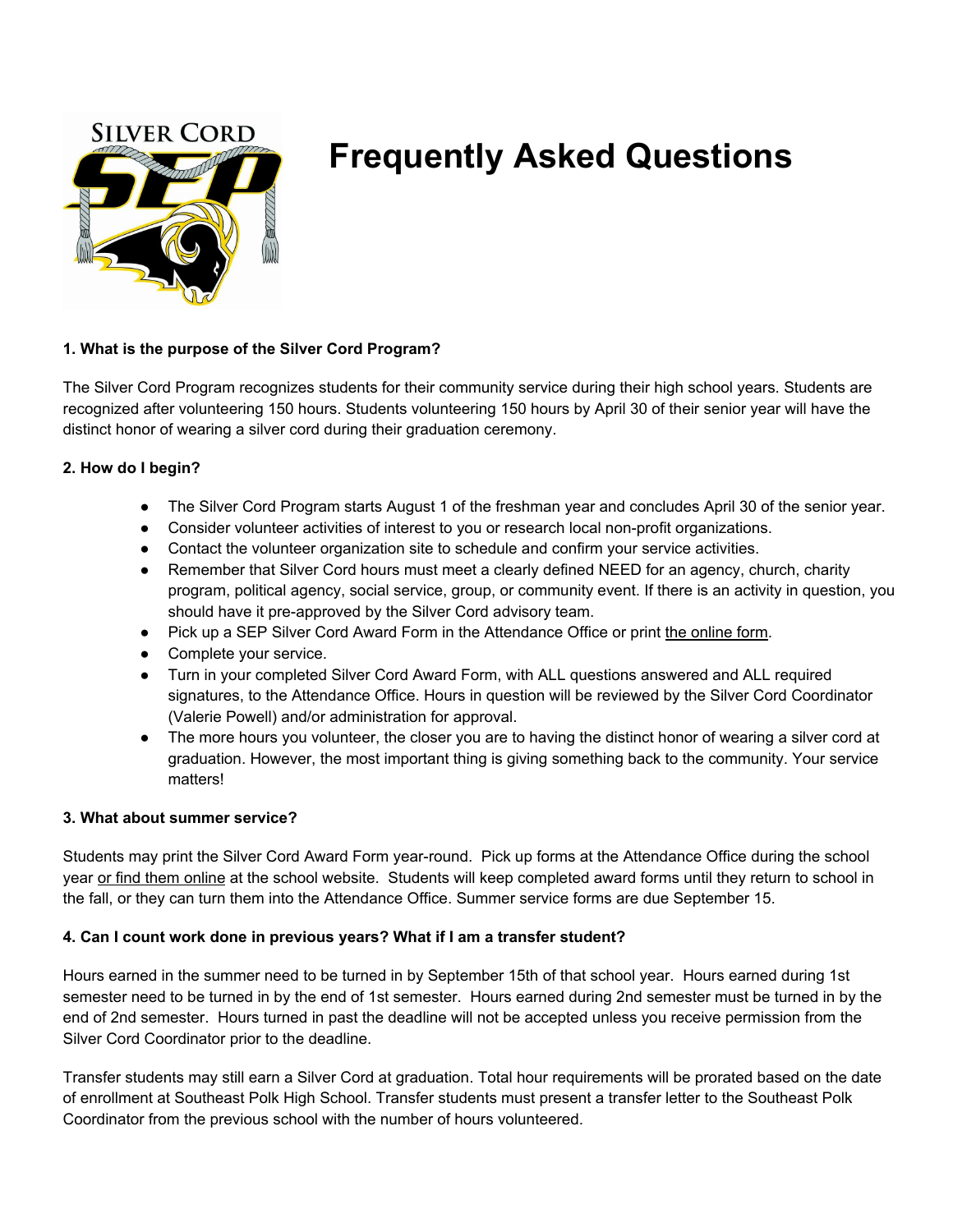#### 5. **IMPORTANT things to remember:**

- Volunteer work is an unpaid activity.
- Volunteering must be performed for a non-profit (501c3) organization.
- Helping family members and friends are not Silver Cord hours.
- Volunteer service cannot occur during a student's academic day.
- There is a maximum of eight volunteer hours allowed per day.
- Travel, meals and break should not be included as service hours.
- Not all good deeds are community service.

Suggested opportunities may include:

- Volunteering with community service organizations.
- Assisting elderly with household chores (shoveling, raking, etc.).
- Volunteering for special church projects and mission trips.
- Helping to improve school buildings and grounds.
- Volunteering with younger children at a day camp or activity (sports, vacation bible school, or camp counselor, etc).
- Tutoring students before or after school.
- Assisting with Special Olympics, Susan G. Komen, Meals from the Heartland or events of this nature.
- Assisting at a hospital, shelter, nursing home, or food pantry.
- Volunteering for school sponsored events you are not a participant (track meets, etc.).
- Volunteering for a political party or campaign.
- Volunteering at an animal shelter.

*This list in no way encompasses ALL opportunities for service but offers you many ideas.*

Non-acceptable service activities include but are not limited to:

- Helping family (related).
- Participation in self-improvement workshops, clinics.
- Service which is part of an academic, court ordered, or discipline requirement.
- Travel, meals, and breaks should not be included as service hours.
- Music or athletic practices.
- Religious Service-Silver Cord hours may not be directly involved with the rituals, services, or ceremonies of any specific religion. Examples of invalid activities include but are not limited to babysitting during religious services, special projects such as recording/videotaping a service, baptism, wedding, regular church service, funeral, etc.

# **6. Can I lose hours?**

No. These are earned hours and cannot be taken away from a student.